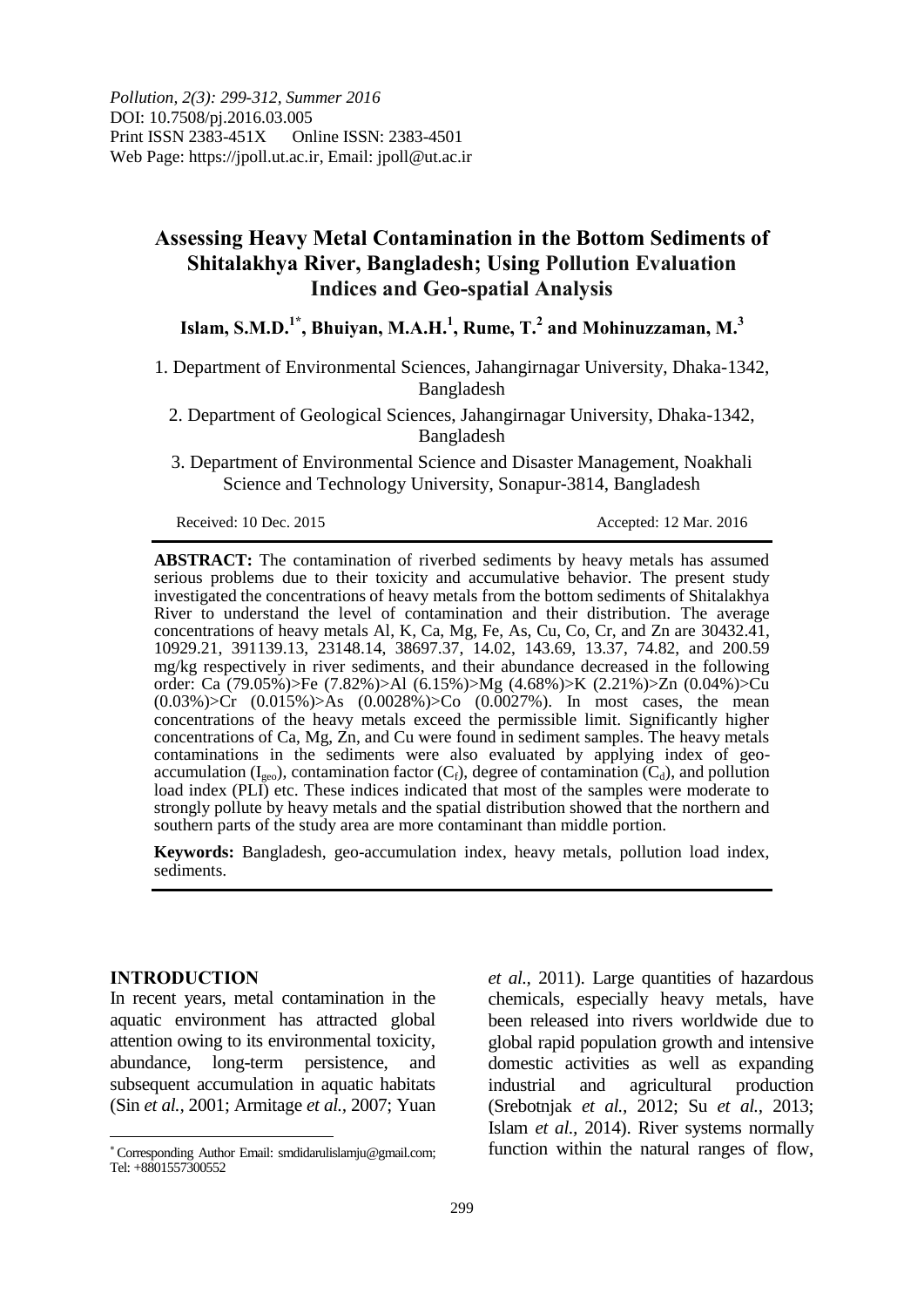sediment movement, temperature, and other variables, maintaining a dynamic equilibrium, however accommodating extremes both above and below thresholds. When changes in these variables go beyond their natural ranges, dynamic equilibrium may be lost, often resulting in adjustments that are detrimental to the integrity of the ecosystem, which includes ecosystem structure, ecological structure, ecological process, regional and historical context, and sustainable cultural practices (Karim, 2004).

Due to rapid urbanization and industrialization in Bangladesh, economic growth may enhance but change the environment drastically (Chowdhury, 2006; Islam, 2014). Shitalakhya River is running by the side of Narayanganj city. Water quality of this river is to worsen to the extent that is not suitable for drinking, irrigational and others household use (Islam and Azam, 2015). Phytoplankton diversity as well as the productivity of this river is now fallen in threatened condition (Islam and Huda, 2016). Many industries have been set up in and around the city during last decade and the number of new industries is continually increasing (DOE, 1997).

Major indicators of pollution in aquatic environments are contaminated sediments that can be defined as soils, sand, organic matter, or minerals accumulated at the bottom of a water body (USEPA, 1998). Heavy metals such as cadmium, mercury, lead, copper, and zinc are regarded as serious marine pollutants because of their toxicity, tendency to be incorporated into food chains, and ability to remain in the environment for a long time (Puyate *et al.,* 2007). River sediments, derived as a result of weathering, are major carriers of heavy metals in the aquatic environment; the physicochemical processes involved in their association being precipitation, adsorption, chelation, etc. Besides natural processes, metals may enter into the aquatic system due to anthropogenic

factors such as mining operations, disposal of industrial wastes, and applications of biocides for pest. The concentration in sediments contamination depends not only on anthropogenic and lithogenic sources but also upon the textural characteristics, organic matter contents, mineralogical composition, and depositional environment of the sediments (Trefry and Parsley, 1976). These metals released into aquatic systems are generally bound to particulate matter, which eventually settle down and become incorporated into sediments.

Surface sediment, therefore, is the most important reservoir or sink of metals and other pollutants in aquatic environments. Sediment bound pollutants can be taken up by rooted aquatic macrophytes and other aquatic organisms (Peng *et al.,* 2008). Because a major fraction of the trace metals introduced into the aquatic environment eventually become associated with the bottom sediments, environmental degradation by metals can occur in areas where water quality criteria are not exceeded; yet organisms in or near the sediments are adversely affected (Gurrieri *et al.,* 1985). Once heavy metals are accumulated by an aquatic organism, they can be transferred through the upper classes of the food chain (Morin *et al.,* 2007). Carnivores at the top of the food Chain, including humans, obtain most of their heavy metal burden from the aquatic ecosystem by way of their food, especially where fish are present so there exists the potential for considerable biomagnifications (Jongea *et al.,* 2009).

Contaminants in aquatic systems, including heavy metals, stimulate the production of reactive oxygen species (ROS) that can damage the fish and other aquatic organisms (Stern *et al.,* 2009). Heavy metals have toxic properties, leading to adverse effects on human and ecosystem health even in small doses.

Another problem causing property is their non-degradability: once they enter the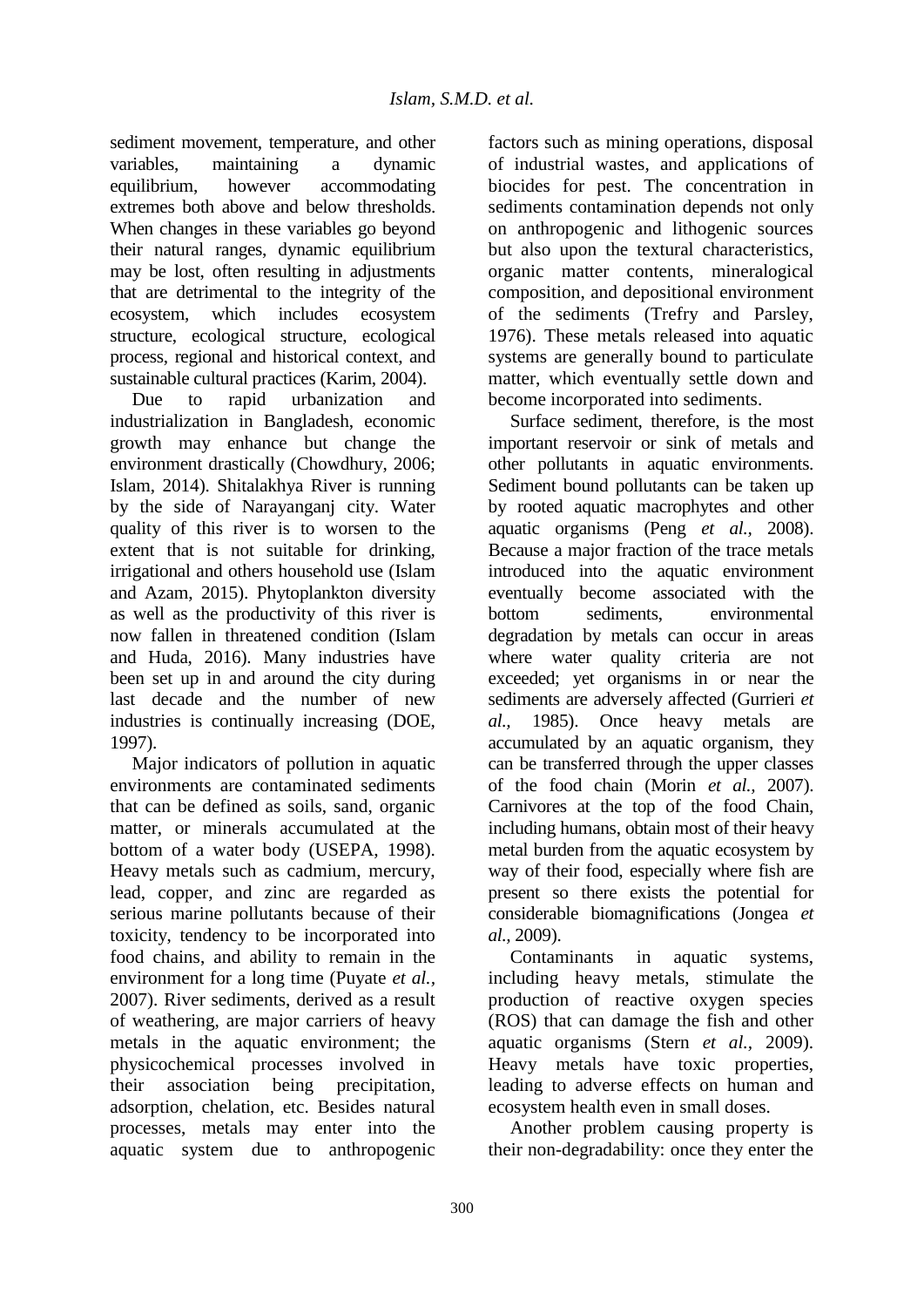environment they will remain there for long time (Sin *et al*., 2001). Metals tend to accumulate in soils and sediments, with immobilization due only to geological and therefore extremely slow processes. Accumulation in the food chain may lead to an increase stock in biota, thereby magnifying the human dose (Khan, 2008). Their accumulation and distribution in soil, water, and environment is increasing at an alarming rate causing deposition and sedimentation in water reservoirs and affecting aquatic organisms as well (Cataldo *et al.,* 2001; Hobbelen *et al.,* 2004; Koukal *et al.,* 2004; Okafor and Opuene, 2007; Mohiuddin *et al.,* 2010; Banu *et al.,* 2013; Bhuiyan *et al.,* 2015; Hassan *et al.,* 2015).

So, the identification and quantification of heavy metal in aquatic environment is an important environmental issue (Manoj *et al.,* 2012). Data from sediments can provide information on the impact of distant human activity on the wider ecosystem (Ogbeibu *et al.,* 2014). The aim of the present study was to assess the heavy metal contamination and their distribution of Shitalakhya River by

calculating various pollution indices which provides quantitative measure of the degree of metal contamination in aquatic environment.

# **MATERIALS AND METHODS**

# **Study Area**

Shitalakhya River originates from the old Brahmaputra. It flows east of Narayanganj town. The length of the river is about 110 km and the width near Narayanganj is about 300 m but reduces to about 100 m in the upper reach. Its highest discharge has been measured at 2,600 cubic meters per second  $(m^3/s)$ . The river is navigable throughout the year and shows little erosional tendency. A number of textiles, dyeing, pharmaceuticals, power plants, and many other industries stand on the banks of river. The sampling points of Shitalakhya River, shown in Figure 1, are located between 23º36´ and 23º44´ N latitudes and between 90º28´ and 90º36´ E longitudes. The sampling point areas are selected in the locations near Narayangong Pourasava textile cluster and Rupgong textile cluster.



**Fig. 1. Map showing the sampling points of study area**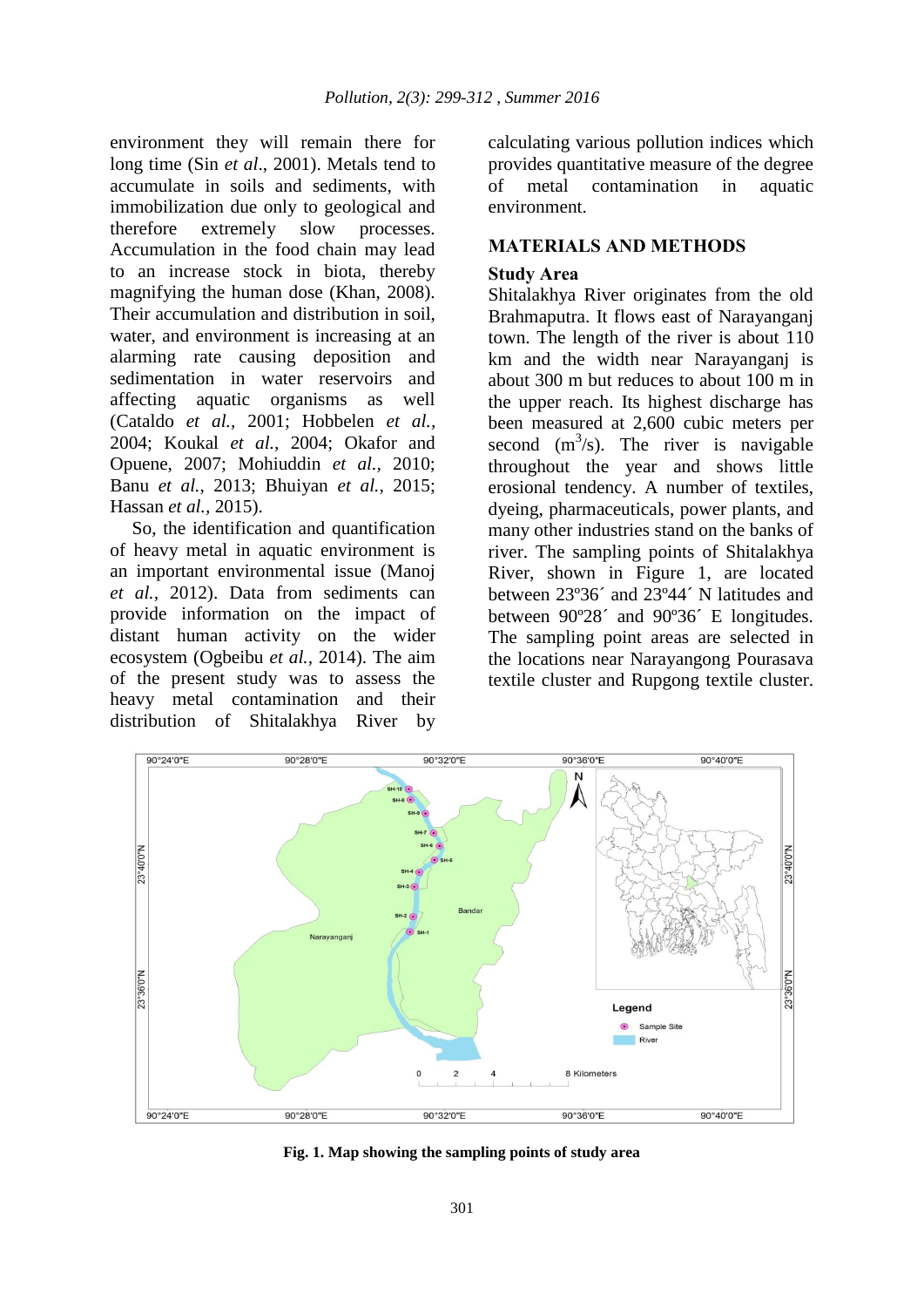# **Sample Collection and Preservation**

A total of 10 sediment samples (about 200 gm. of each) were collected from the study area. The geographical location of each sampling points was determined with a GARMIN handheld global positioning system (GPS). The river bed sediment samples were collected from upper layer of sediment (about 0-5 cm depth) using a portable Ekman grab sampler. Then, the upper 2 cm of each sample was taken from the center of the catcher with an acidwashed plastic spatula to avoid any contamination from the metallic parts of the sampler and immediately transferred into zipper poly bags. Prior to sampling, the poly bags were washed with  $10\%$  HNO<sub>3</sub> acid solution and ringed with distilled water (Manoj *et al.,* 2012; Ogbeibu *et al.,* 2014). Samples were tightly zipped and transported using ice box to the laboratory to determine metal contents using Energy Dispersive Xray Fluorescence (EDXRF). The samples were properly labeled and kept in room temperature.

# **Preparation of Samples for Analysis**

Samples were prepared for analysis in order to determine the metal contents in sample using EDXRF. Before preparation of sediment samples, 10 watch glasses were cleaned with detergent and washed by tap water and rinsed. The sediment samples were then removed from the zipper bag and 5 gm of samples were kept in watch glass. Collected sediment samples were homogeneously mixed, unwanted portions, like plant root were removed, and they were kept in microwave oven for about 24 hours at 60°C. Sediment samples were then kept in room temperature and grinding with mortar and pestle. After that, 2.2 gm grinding sample were taken for pellet formation. SPECAC pressing machine (15 ton pressure) was used to form pellet. Then, the pellet was kept in a box and preserved in desiccators and finally placed in EDXRF for metal analysis.

## **Elemental Analysis and Data Acquisition by EDXRF**

After the pellet formation, samples were ready for the elemental analysis which was performed by PANalytical EPSILON 5 EDXRF spectrometer. This instrument uses an X-ray tube excites source and a solid state detector to provide simultaneous spectroscopic analysis of element ranging from Na-U in atomic number and in concentration in atomic number and in concentration ranging from a few parts per million to 100%. The measurements were carried out in air. The data acquired were processed with the help of an attached computer using Epsilon 5 software. The data is generated in percentage value which was converted to ppm with multiplying by 10000 (conversion process described in the software system) and then mg/kg.

# **Data Processing Tools**

SPSS (version 16.00) was used for statistical correlation among identified heavy metals. Geo-spatial analysis and sample location mapping was done using Arc.GIS (version 10.1). Besides, MS excel (2007) is used for sediment data analysis and presentation.

# **RESULTS AND DISCUSSION**

# **Heavy Metal Concentrations**

The results of metal concentrations for each sampling site found in sediments in this study are presented in Table 1. Metal contents ranged over the following intervals; Al: 28587.24-31545.44 mg/kg (mean 30432.41), K: 9167.49-14240.71 mg/kg (mean 10929.21), Ca: 201051.60- 2145762.00 mg/kg (mean 391139.13), Mg: 11593.55-46073.06 mg/kg (mean 23148.14), Fe: 21451.81-70598.76 mg/kg (mean 38697.37), As: 12.63-14.99 mg/kg (mean 14.02), Cu: 19.78-501.77 mg/kg (mean 143.69), Co: 2.49-18.74 mg/kg (mean 13.37), Cr: 63.47-83.29 mg/kg (mean 74.82), and Zn: 77.09-631.36 mg/kg (mean 200.59). It has been observed that the relative concentrations of the metals decreases in the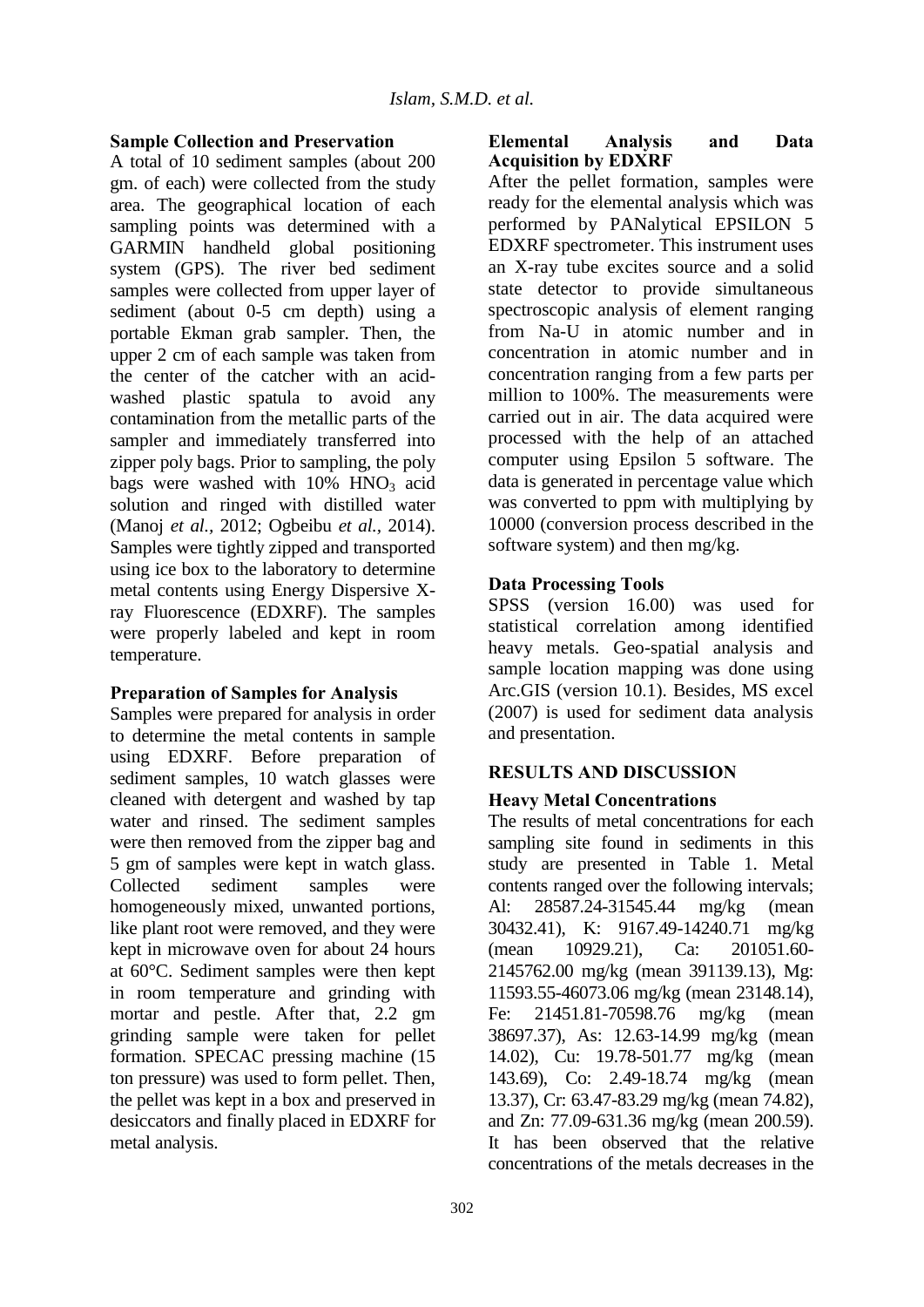| following                                       | order: | Ca              | $(79.05\%)$ >Fe |
|-------------------------------------------------|--------|-----------------|-----------------|
| $(7.82\%) > Al$                                 |        | $(6.15\%) > Mg$ | $(4.68\%) > K$  |
| $(2.21\%)Zn$                                    |        | $(0.04\%)$ >Cu  | $(0.03\%)$ > Cr |
| $(0.015\%)$ >As $(0.0028\%)$ >Co $(0.0027\%)$ . |        |                 |                 |

The heavy metal concentrations in sediment of the Shitalakhya River were compared with other rivers of Bangladesh (Table 2). The mean concentrations of As and Cr were higher and Cu, Co, and Zn were lower for the Buriganga River, as reported by Majumder *et al.* (2015), than the present investigation. Cu, Cr, and Zn

mean concentrations were also found higher in Shitalakhya River than Turag, studied by Banu *et al.* (2013). As, Cu, and Zn concentrations of Bangshi River were lower than the present study, but higher in case of Cr (Islam *et al.,* 2014). Meghna River was studied by Hassan *et al.* (2015) which was also much lower from the present study. According to Islam *et al.* (2015), the mean concentrations of As and Cu is higher, but Cr concentration is lower than the present study.

| Table 1. Concentration of metals (mg/kg) at Shitalakhya River bed sediment |  |  |  |  |  |
|----------------------------------------------------------------------------|--|--|--|--|--|
|----------------------------------------------------------------------------|--|--|--|--|--|

| Sample ID      | Al       | K              | Ca        | Mg       | Fe       | As     | Cu     | Co     | Cr    | Zn     |
|----------------|----------|----------------|-----------|----------|----------|--------|--------|--------|-------|--------|
| $SH-1$         | 28587.24 | 11412.12       | 282611.10 | 20429.51 | 51383.35 | 12.63  | 201.11 | 18.18  | 73.63 | 147.53 |
| $SH-2$         | 31251.31 | 10148.31       | 201051.60 | 22011.41 | 21441.61 | 14.46  | nd     | 14.16  | 76.41 | 231.45 |
| $SH-3$         | 30242.91 | 10568.22       | 292814.0  | 28192.35 | 51883.55 | 13.48  | 501.77 | 18.74  | 83.29 | 631.36 |
| $SH-4$         | 31545.44 | 11447.95       | 201051.60 | 11593.55 | 21451.81 | 14.99  | nd     | 8.72   | 79.11 | 77.09  |
| $SH-5$         | 31480.07 | 12121.37       | 86115.33  | 12294.57 | 24390.47 | 14.72  | 19.78  | 7.44   | 72.51 | 87.49  |
| $SH-6$         | 29555.61 | 9167.49        | 92891.15  | 20427.61 | 62004.20 | 13.77  | nd     | 17.19  | 71.70 | 109.24 |
| $SH-7$         | 30350.09 | 10698.85       | 302550.50 | 22023.42 | 46243.71 | 14.56  | nd     | 14.11  | 76.42 | 137.52 |
| $SH-8$         | 31484.49 | 14240.71       | 2145762.0 | 46073.06 | 15123.36 | 15.43  | 363.09 | 2.49   | 63.47 | 239.50 |
| $SH-9$         | 29505.86 | 9074.94        | 92368.55  | 28412.44 | 70598.76 | 12.83  | nd     | 18.57  | 75.22 | 107.28 |
| $SH-10$        | 30321.12 | 10412.13       | 214176.10 | 20023.52 | 22452.81 | 13.38  | 351.12 | 14.10  | 76.49 | 237.45 |
| Max            | 31545.44 | 14240.71       | 2145762.0 | 46073.06 | 70598.76 | 14.99  | 501.77 | 18.74  | 83.29 | 631.36 |
| Min            | 28587.24 | 9167.49        | 201051.60 | 11593.55 | 21451.81 | 12.63  | 19.78  | 2.49   | 63.47 | 77.09  |
| Mean           | 30432.41 | 10929.21       | 391139.13 | 23148.14 | 38697.37 | 14.02  | 143.69 | 13.37  | 74.82 | 200.59 |
| Percentage (%) | 6.15     | 2.21           | 79.05     | 4.68     | 7.82     | 0.0028 | 0.03   | 0.0027 | 0.015 | 0.04   |
| <b>TRV</b>     | 14000    | $\overline{a}$ |           |          | 2        | 8.2    | 16     | 50     | 81    | 110    |

*\*nd= Not detected*

*\*TRV=Toxicity Reference Value guided by USEPA*

**Table 2. Comparison of heavy metal concentrations of the Shitalakhya River sediment with other rivers of Bangladesh**

| <b>Rivers</b> | Al       | $\mathbf K$ | Ca        | Mg                       | Fe       | As                       | Cu     | Co                       | $_{\rm Cr}$ | Zn                       | <b>References</b>         |
|---------------|----------|-------------|-----------|--------------------------|----------|--------------------------|--------|--------------------------|-------------|--------------------------|---------------------------|
| Shitalakhya   | 30432.41 | 10929.21    | 391139.13 | 23148.14                 | 38697.37 | 14.02                    | 143.69 | 13.37                    | 74.82       | 200.59                   | Present<br>study          |
| Buriganga     | ٠        | ۰           |           |                          | ۰        | 34.90                    | 49.80  | 8.90                     | 101.2       | 50.70                    | Majumder et<br>al. (2015) |
| Turag         | ۰        | ٠           | ۰         |                          |          | $\overline{\phantom{a}}$ | 50.40  | ٠                        | 43.02       | 139.48                   | Banu et al.<br>(2013)     |
| Bangshi       | ۰        | ٠           | ۰         | -                        | ٠        | 1.93                     | 31     | ۰.                       | 98.10       | 117.15                   | Rahman et<br>al. (2014)   |
| Meghna        | ۰        | ۰.          |           | $\overline{\phantom{a}}$ | 1281.42  | $\overline{\phantom{a}}$ |        | $\overline{\phantom{a}}$ | 31.739      | 79.021                   | Hassan et al.<br>(2015)   |
| Korotoa       |          | ٠           | -         |                          | ۰        | 25                       | 76     | ٠                        | 109         | $\overline{\phantom{a}}$ | Islam et al.<br>(2015)    |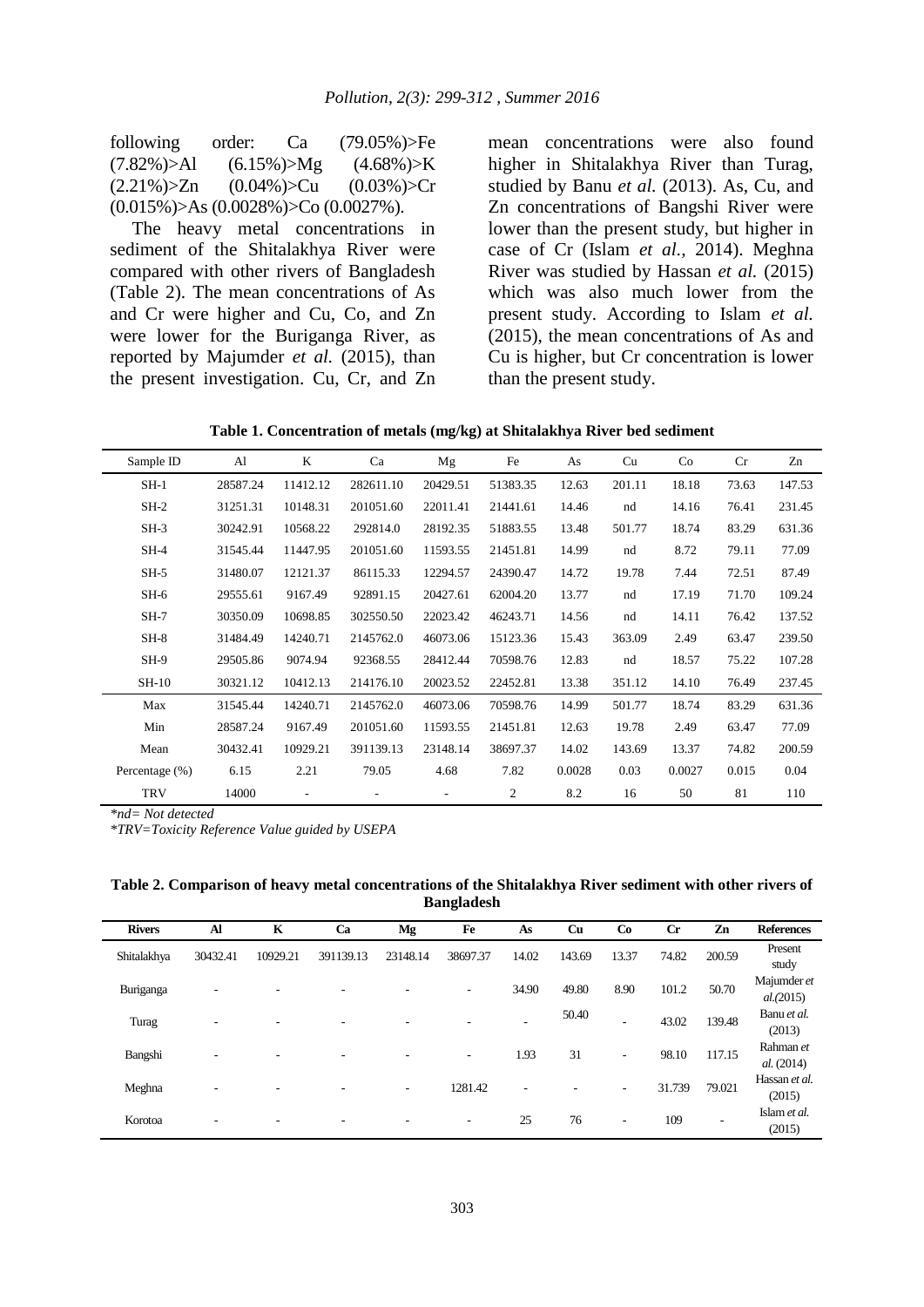Pearson's correlation coefficient matrix among the selected heavy metals of Shitalakhya River bed sediments is presented in Table 3. It shows significant correlations between the contaminates of Al with K  $(r=0.53)$ , Ca  $(r=0.35)$ , and As (0.89); K shows correlation with Ca  $(r=0.79)$ , Mg  $(r=0.39)$ , and As  $(0.63)$ ; Ca shows correlation with Mg  $(r=0.84)$ , As  $(r=0.51)$ , and Cu  $(0.30)$ ; Mg shows correlation with Cu (r=0.61) and Zn (r=0.39); Fe shows correlation with Co (r=0.81); Cu shows correlation with Cr  $(r=0.34)$  and  $Zn$   $(r=0.85)$ ; Co shows correlation with  $Cr$  ( $r=0.59$ ); and  $Cr$  shows strong correlation with  $Zn$  (r=0.43), which indicate the same or similar source input.

## **Assessment of Heavy Metal Contamination**

### **Assessment According to USEPA**

According to the United States Environmental Protection Agency (USEPA, 1998), the chemical contaminations in the river sediments were evaluated by comparison with the sediment Toxicity Reference Value (TRV), as shown in Figure 2. It is a toxicological index generally used for evaluating risks to receptors that have direct contact with the contaminated medium. The study shows that all the sites are polluted by Al, Fe, and

As which exceeds the TRV value (Fig. 2a, 2b, and 2c). In study area, Cu is detected in five locations and all the values exceed the TRV values (Fig. 2d). Co is found in acceptable limit among all the sites (Fig. 2e). For Cr, except in SH-3, all the sites value is below TRV (Fig. 2f), but, for Zn, only three samples are within the TRV of Zn (Fig. 2g).

## **Geo-accumulation Index (Igeo)**

A common criterion to evaluate the heavy metal contamination in sediments is the geoaccumulation index. Geo-accumulation index, proposed by Muller (1979), is used to determine metals contamination in sediments, by comparing current concentrations with pre-industrial period using the following formula:

$$
I_{geo} = \log_2 \left[ C_n / 1.5 B_n \right] \tag{1}
$$

where  $C_n$  is the measured concentration of the element 'n' and  $B_n$  is the geochemical background value. In this study,  $B_n$  = world surface rock average given by Martin and Meybeck (1979). The factor 1.5 is incorporated in the relationship to account for possible variation in background data due to lithogenic effect. The geoaccumulation index (Igeo) scale developed by Pekey (2006) is used to evaluate the contaminant level as shown in Table 4.

**Table 3. Correlation matrix between heavy metals in riverbed sediment from Shitalakhya River**

|                | Al       | K       | Ca      | Mg      | Fe      | As      | Cu   | Co   | Cr   | Zn |
|----------------|----------|---------|---------|---------|---------|---------|------|------|------|----|
| Al             | 1        |         |         |         |         |         |      |      |      |    |
| K              | 0.53     | 1       |         |         |         |         |      |      |      |    |
| Ca             | 0.35     | 0.79    | 1       |         |         |         |      |      |      |    |
| Mg             | 0.01     | 0.39    | 0.84    |         |         |         |      |      |      |    |
| Fe             | $-0.82$  | $-0.68$ | $-0.43$ | 0.007   |         |         |      |      |      |    |
| As             | 0.89     | 0.63    | 0.51    | 0.12    | $-0.72$ |         |      |      |      |    |
| Cu             | $-0.11$  | $-0.20$ | 0.30    | 0.61    | 0.22    | $-0.14$ |      |      |      |    |
| Co             | $-0.81$  | $-0.85$ | $-0.67$ | $-0.22$ | 0.81    | $-0.87$ | 0.30 | 1    |      |    |
| $\mathbf{C}$ r | $-0.12$  | $-0.56$ | $-0.71$ | $-0.52$ | 0.24    | $-0.36$ | 0.34 | 0.59 |      |    |
| Zn             | $-0.004$ | 0.02    | 0.16    | 0.39    | 0.04    | $-0.16$ | 0.85 | 0.26 | 0.43 |    |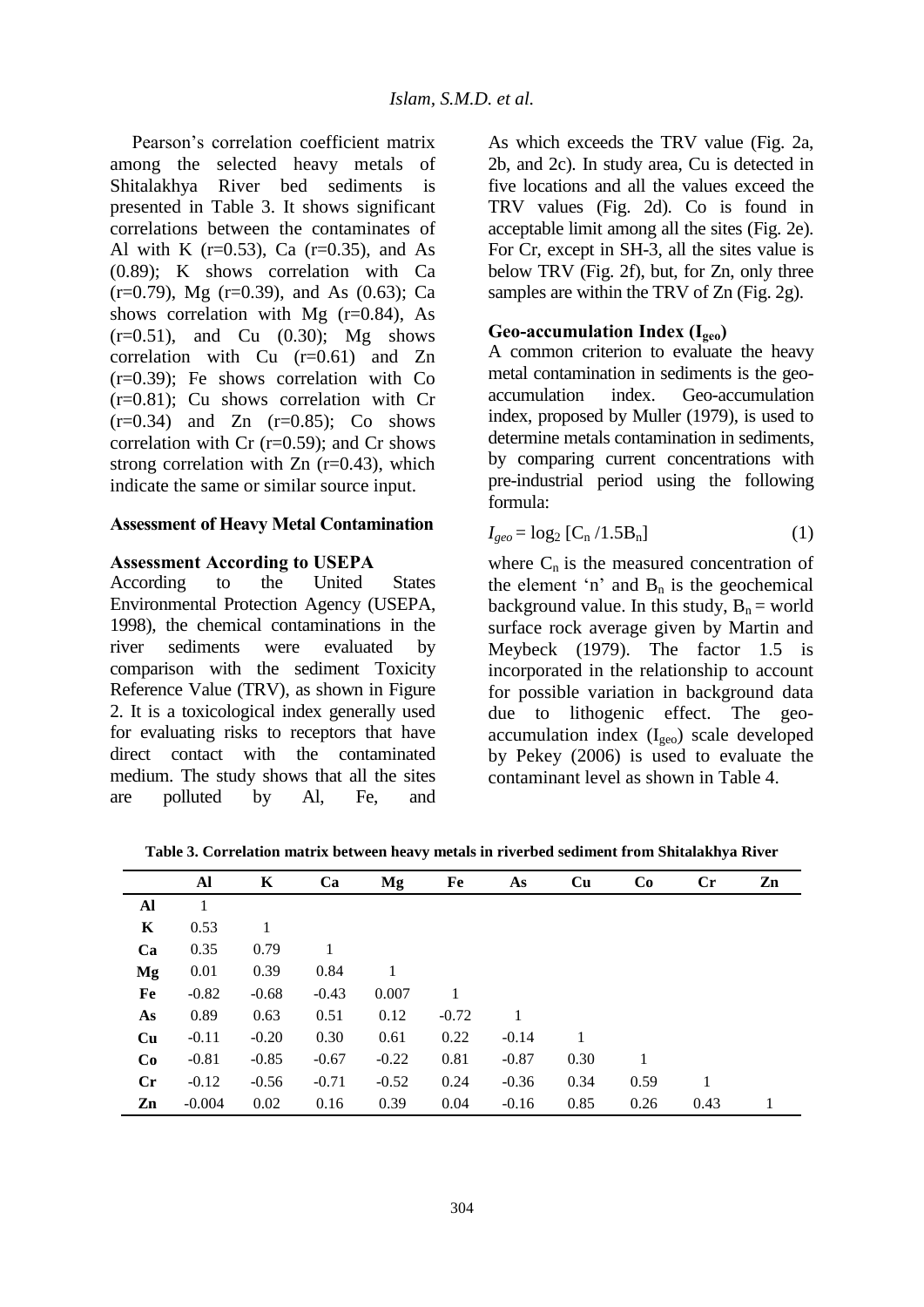*Pollution, 2(3): 299-312 , Summer 2016*



**Fig. 2 (a-g). Comparison of toxic metal concentration (mg/kg) of Shitalakhya River sediment with TRV**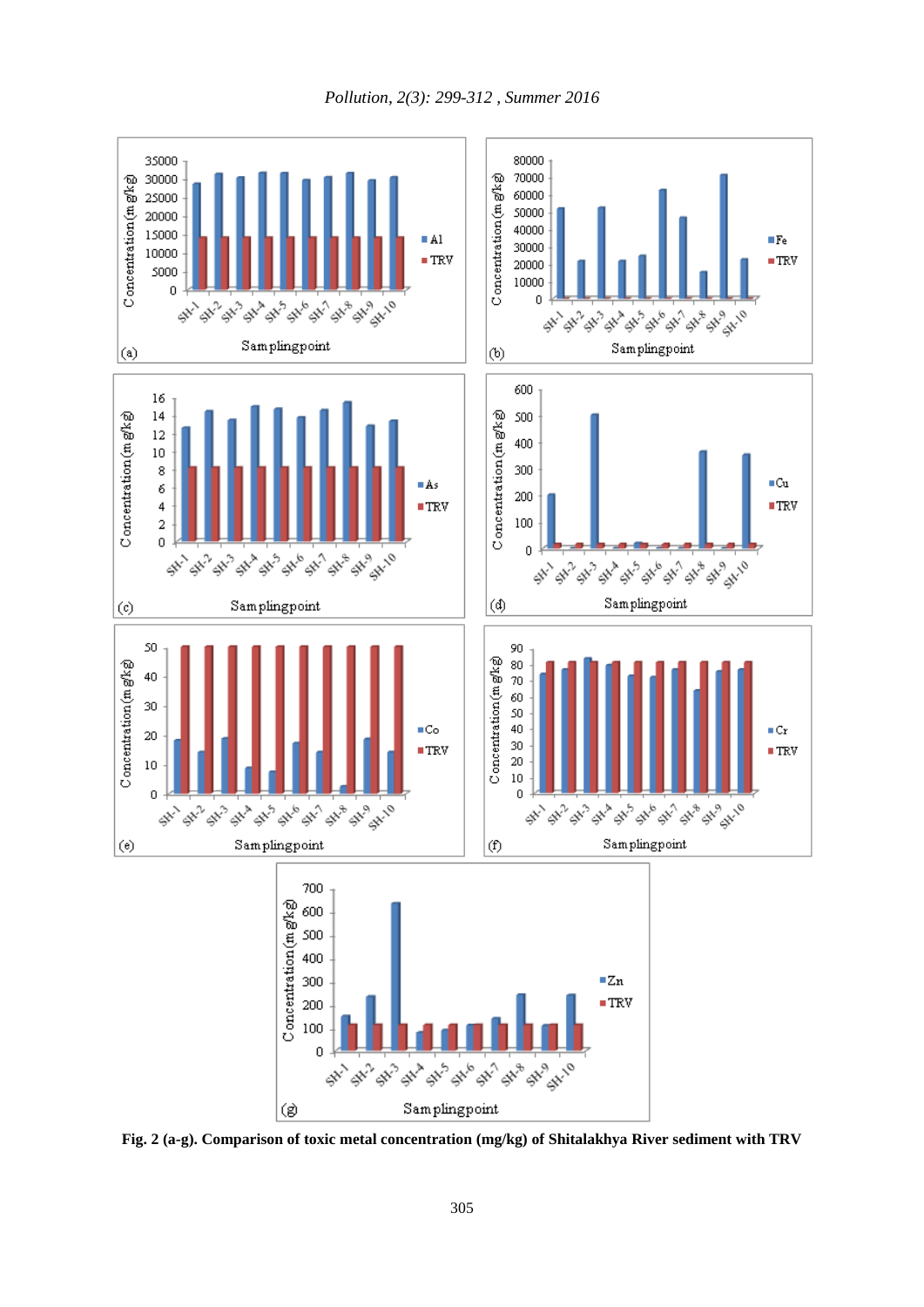| <b>Indices</b>  | <b>Unpolluted</b> | Low polluted  | <b>Moderately</b><br>polluted | <b>Strongly</b><br>polluted | <b>Extremely</b><br>polluted |
|-----------------|-------------------|---------------|-------------------------------|-----------------------------|------------------------------|
| $_{\text{geo}}$ | < 0.42            | $0.42 - 1.42$ | $1.42 - 3.42$                 | 3.42–4.42                   | >4.42                        |

**Sample ID Al K Ca Mg Fe As Cu Co Cr Zn** SH-1 -2.07 -1.81 3.09 -0.14 -0.47 -0.63 1.58 -0.65 -0.88 0.05 SH-2 -1.94 -1.98 2.61 -0.04 -1.73 -0.44 - -1.009 -0.83 0.69 SH-3 -1.99 -1.92 3.15 0.33 -0.45 -0.54 2.89 -0.61 -0.6 2.15 SH-4 -1.92 -1.81 2.61 -0.96 -1.73 -0.38 - -1.71 -0.78 -0.89 SH-5 -1.93 -1.72 1.38 -0.88 -1.54 -0.41 -1.78 -1.94 -0.89 -0.71 SH-6 -2.02 -2.13 1.49 -0.14 -0.20 -0.51 - -0.73 -0.92 -0.39 SH-7 -1.98 -1.89 3.19 -0.04 -0.62 -0.43 - -1.02 -0.82 -0.05 SH-8 -1.94 -1.49 6.02 1.04 -2.23 -0.34 2.43 -3.52 -1.08 0.75

**Table 4. Pekey (2006) classification for the geo-accumulation (Igeo) index**

SH-9 -2.02 -2.14 1.48 0.34 -0.004 -0.61 - -0.62 -0.85 -0.41 SH-10 -1.99 -1.94 2.70 -0.17 -1.66 -0.49 2.38 -1.02 -0.82 0.74 The geo-accumulation index  $(I_{geo})$  of Shitalakhya River sediments at different sampling points is given in Table 5. The Igeo values of Shitalakhya River indicates that the sampling points SH-5 is low polluted; SH-1, SH-2, SH-3, SH-4, SH-6, SH-7, SH-9, and SH-10 are moderately polluted and SH-8 is extremely polluted by calcium (Ca). Three sampling points of SH-3, SH-8, and SH-9 of study area are slightly polluted by magnesium (Mg). Sampling points of SH-1, SH-3, SH-8, and SH-10 are moderately contaminated by cupper (Cu). Zinc (Zn) is another pollutant in study area, found in five sampling areas of SH-1, SH-2, SH-3, SH-8, and SH-10. Among them, sampling point SH-3 is moderately polluted and the rest of them are slightly polluted by Zn according to Pekey (2006) classification of geoaccumulation index.

All the sampling points were polluted by Ca and Ca, Mg, Cu, and Zn are the main threats in study area for sediment contamination. Overall, sampling point SH-1 is contaminated by Ca, Cu, and Zn, and uncontaminated by all other analyzed parameters of Al, K, Mg, Fe, As, Co, and Cr. Similarly, sampling points of SH-3 and

SH-8 were contaminated by Ca, Mg, Cu, and Zn and SH-10 is contaminated by Ca, Cu, and Zn.

### **Contamination Factor (Cf) of the Toxic Metals in Shitalakhya River**

The contamination factor  $(C_f)$  is used to determine the contamination status of the sediment in study area, which was calculated according to Thomilson e*t al.* (1980) by the following;

$$
C_f = \frac{C_{\text{metal}}}{C_{\text{background}}}
$$
 (2)

where *Cmetal* is the measured concentration of a specific metal and *Cbackground* is the background value of the metal. In this study, world surface rock average proposed by Martin and Meybeck (1979) is considered as background concentration. The contamination levels were classified based on their intensities on a scale ranging from 1 to 6 as shown in Table 6. The highest number indicates that the metal concentration is 100 times greater than what would be expected in the crust. The range of contamination factor of toxic metals at different sampling points of Shitalakhya River is given in Table 7.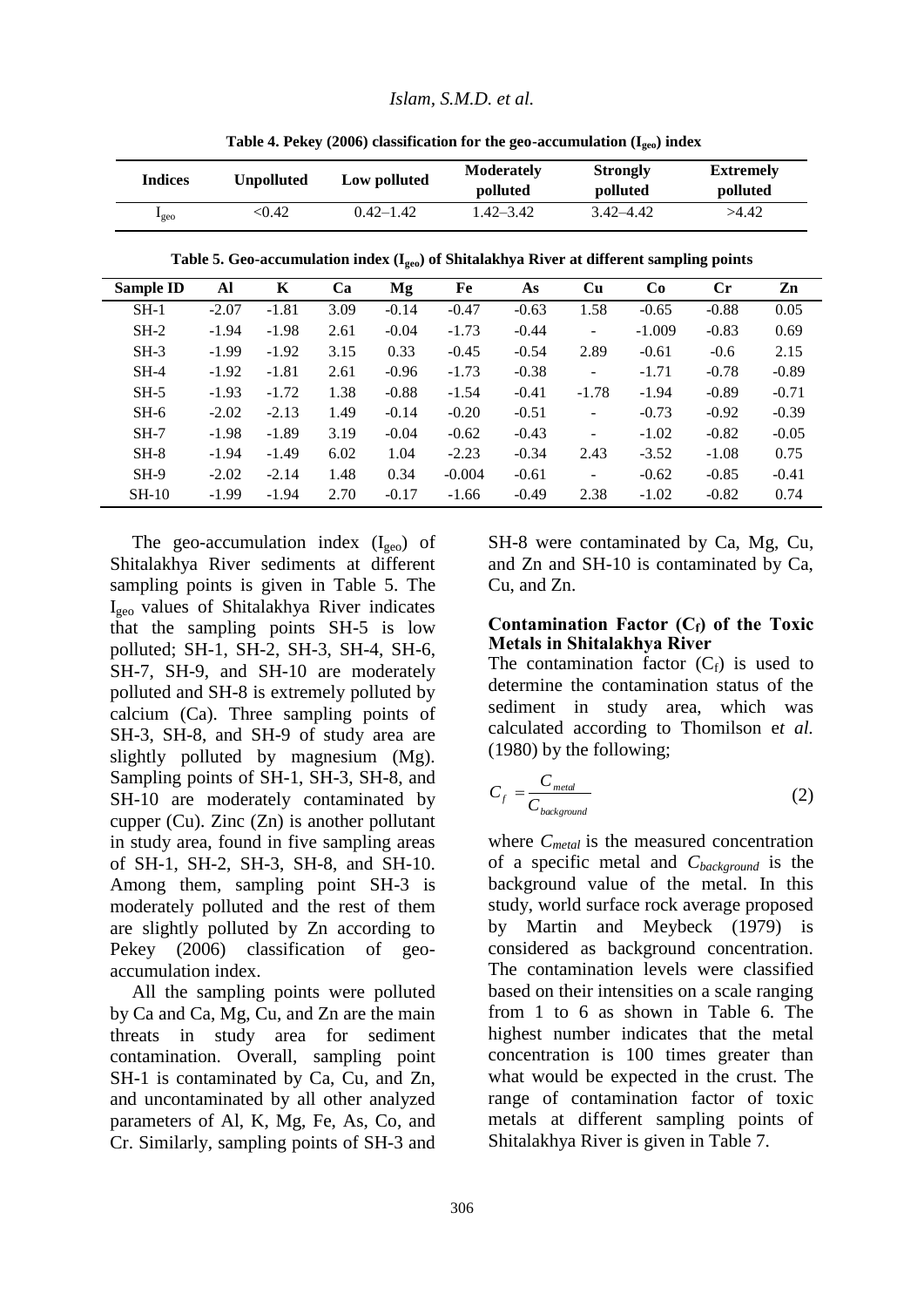| $C_f$ value      | <b>Contamination Factor level</b>                     |
|------------------|-------------------------------------------------------|
| $C \lt 1$        | Low contamination factor indicating low contamination |
| $1 \leq C_f < 3$ | Moderate contamination                                |
| $3 \leq C_f < 6$ | Considerable contamination                            |
| $6 < C_{\rm f}$  | Very high contamination                               |

**Table 6. Contamination factor and level of contamination (Hakanson, 1980)**

**Table 7. Contamination factor (Cf) of the sampling areas of Shitalakhya River**

| Sample ID<br>K<br>Ca<br>Mg<br>Co<br>$\mathbf{Cr}$<br>Zn<br>Fe<br>Cu<br>Al<br>As<br>1.37<br>1.089<br>$SH-1$<br>0.36<br>12.79<br>0.98<br>4.47<br>0.82<br>1.56<br>0.43<br>0.96<br>$SH-2$<br>0.39<br>0.39<br>9.09<br>1.47<br>1.12<br>0.85<br>0.46<br>0.75<br>2.44<br>$\Omega$<br>$SH-3$<br>0.38<br>1.88<br>1.09<br>1.04<br>13.25<br>0.99<br>0.93<br>6.65<br>11.16<br>0.4<br>0.82<br>$SH-4$<br>9.09<br>0.78<br>0.88<br>0.44<br>0.46<br>1.16<br>$\Omega$<br>0.46<br>0.4<br>0.39<br>0.82<br>0.93<br>$SH-5$<br>0.46<br>3.9<br>0.52<br>1.14<br>0.39<br>0.81<br>0.44<br>0.37<br>1.32<br>0.35<br>1.37<br>1.06<br>0.91<br>0.79<br>1.15<br>$SH-6$<br>4.21<br>$\Omega$<br>0.38<br>1.45<br>$SH-7$<br>1.47<br>0.98<br>1.12<br>$\Omega$<br>0.75<br>0.85<br>0.41<br>13.7<br>$SH-8$<br>0.39<br>0.33<br>97.09<br>3.07<br>1.19<br>8.07<br>0.71<br>2.53<br>0.54<br>0.14<br>0.37<br>1.49<br>0.99<br>0.98<br>$SH-9$<br>0.35<br>4.18<br>1.13<br>1.9<br>0.84<br>$\Omega$<br>$SH-10$<br>0.38<br>1.34<br>1.03<br>0.39<br>9.7<br>0.48<br>7.81<br>0.75<br>0.85<br>2.5 |  |  | <b>Contamination Factor</b> |  |  |  |
|-----------------------------------------------------------------------------------------------------------------------------------------------------------------------------------------------------------------------------------------------------------------------------------------------------------------------------------------------------------------------------------------------------------------------------------------------------------------------------------------------------------------------------------------------------------------------------------------------------------------------------------------------------------------------------------------------------------------------------------------------------------------------------------------------------------------------------------------------------------------------------------------------------------------------------------------------------------------------------------------------------------------------------------------|--|--|-----------------------------|--|--|--|
|                                                                                                                                                                                                                                                                                                                                                                                                                                                                                                                                                                                                                                                                                                                                                                                                                                                                                                                                                                                                                                         |  |  |                             |  |  |  |
|                                                                                                                                                                                                                                                                                                                                                                                                                                                                                                                                                                                                                                                                                                                                                                                                                                                                                                                                                                                                                                         |  |  |                             |  |  |  |
|                                                                                                                                                                                                                                                                                                                                                                                                                                                                                                                                                                                                                                                                                                                                                                                                                                                                                                                                                                                                                                         |  |  |                             |  |  |  |
|                                                                                                                                                                                                                                                                                                                                                                                                                                                                                                                                                                                                                                                                                                                                                                                                                                                                                                                                                                                                                                         |  |  |                             |  |  |  |
|                                                                                                                                                                                                                                                                                                                                                                                                                                                                                                                                                                                                                                                                                                                                                                                                                                                                                                                                                                                                                                         |  |  |                             |  |  |  |
|                                                                                                                                                                                                                                                                                                                                                                                                                                                                                                                                                                                                                                                                                                                                                                                                                                                                                                                                                                                                                                         |  |  |                             |  |  |  |
|                                                                                                                                                                                                                                                                                                                                                                                                                                                                                                                                                                                                                                                                                                                                                                                                                                                                                                                                                                                                                                         |  |  |                             |  |  |  |
|                                                                                                                                                                                                                                                                                                                                                                                                                                                                                                                                                                                                                                                                                                                                                                                                                                                                                                                                                                                                                                         |  |  |                             |  |  |  |
|                                                                                                                                                                                                                                                                                                                                                                                                                                                                                                                                                                                                                                                                                                                                                                                                                                                                                                                                                                                                                                         |  |  |                             |  |  |  |
|                                                                                                                                                                                                                                                                                                                                                                                                                                                                                                                                                                                                                                                                                                                                                                                                                                                                                                                                                                                                                                         |  |  |                             |  |  |  |
|                                                                                                                                                                                                                                                                                                                                                                                                                                                                                                                                                                                                                                                                                                                                                                                                                                                                                                                                                                                                                                         |  |  |                             |  |  |  |

In present study, contamination factor  $(C_f)$ values at different points shows that all the sampling sites were contaminated by Ca and Ca, Mg, Fe, As, Cu, and Zn are the major threats. Sampling point SH-1 is highly contaminated by Ca and moderately contaminated by Mg, Fe, and Zn. Cu value in this point is within considerable contamination level and the contamination level of Al, K, Co, and Cr is very low (Table 7). Similarly, sampling point SH-2 is highly contaminated by Ca and moderately contaminated by Mg, As, and Zn. Sampling point SH-3 is highly contaminated by Ca, Cu, and Zn and moderately contaminated by Mg, Fe, and As. In sample SH-4, high contamination is caused by Ca and moderate contamination by As. Considerable contamination is occurred by Ca and moderate contamination by As in sampling point SH-5. Moderate contamination is found in sampling point SH-6, but the major contaminants are Ca, Mg, Fe, As, and Zn. Sampling point SH-7 is highly contaminated by Ca and moderately contaminated by Mg, As, and Zn. Sampling point SH-8 is highly contaminated by Ca and Cu, considerably contaminated by Mg, and moderately contaminated by As and Zn. Sample SH-9 is considerably contaminated by Ca and moderately contaminated by Mg, Fe, and Zn. Finally, sampling point SH-10 is highly contaminated by Ca and Cu and moderately contaminated by Mg, As, and Zn. Besides, all the sampling points are contaminated by Al, K, Co, and Cr but in low concentration.

#### Degree of Contamination (C<sub>d</sub>)

Degree of contamination  $(C_d)$  is also calculated to determine the contamination status of the sediment in the present study. It is defined as the sum of all contamination factors and is calculated according to the following equation:

$$
C_d = \sum_{i=1}^n C_f^i \tag{3}
$$

The value of  $C_d$  is classified according to their level of contamination where  $C_d$  < 8 = low degree of contamination, 8  $\leq C_d$ 16 = moderate degree of contamination, 16  $\leq C_d < 32$  = considerable degree of contamination, and  $32 \leq C_d$  = very high degree of contamination. The calculated degrees of contamination (Cd) of Shitalakhya River at different sampling points with contamination level are presented in Table 8.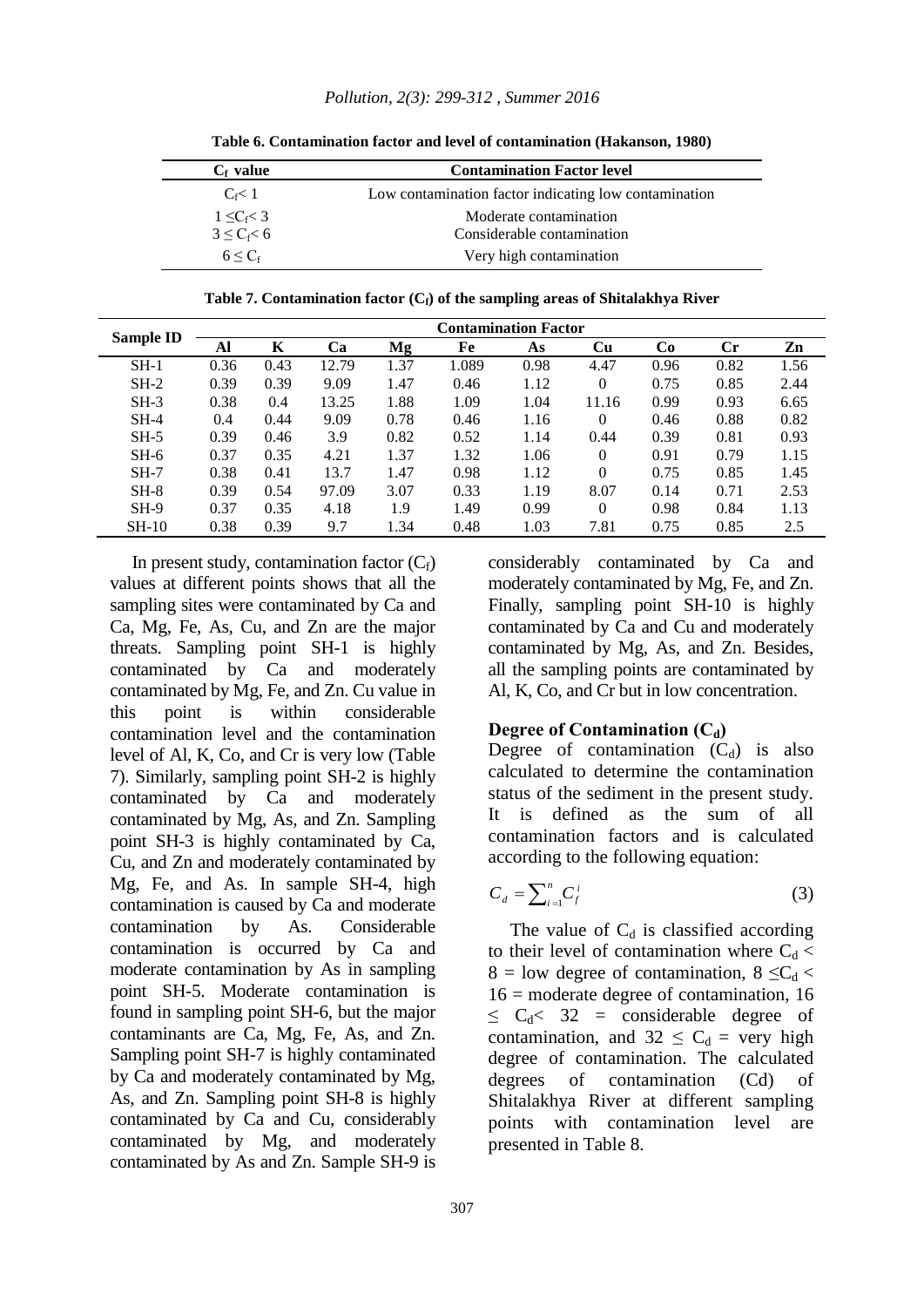| <b>Sample ID</b> | Ca     | <b>Contamination level</b>           |
|------------------|--------|--------------------------------------|
| $SH-1$           | 24.8   | Considerable degree of contamination |
| $SH-2$           | 16.94  | Considerable degree of contamination |
| $SH-3$           | 37.75  | Very high degree of contamination    |
| $SH-4$           | 14.46  | Moderate degree of contamination     |
| $SH-5$           | 9.78   | Moderate degree of contamination     |
| $SH-6$           | 11.51  | Moderate degree of contamination     |
| $SH-7$           | 21.08  | Considerable degree of contamination |
| $SH-8$           | 114.03 | Very high degree of contamination    |
| $SH-9$           | 12.21  | Moderate degree of contamination     |
| $SH-10$          | 25.19  | Considerable degree of contamination |

**Table 8. Degree of contamination (Cd) and contamination level of Shitalakhya River**

The degree of contamination of Shitalakhya River at different points reveals that sampling point SH-3 and SH-8 are at very high degree of contamination level; SH-1, SH-2, SH-7, and SH-10 are at considerable degree of contamination level and sampling points of SH-4, SH-5, SH-6, and SH-9 are at moderate degree of contamination level. The spatial distribution of the degree of contamination is shown in Figure 3. From these, it is evident that sampling areas of Shitalakhya River SH-3 and SH-8 is no longer suitable for the fish and other aquatic organisms or for using in any other purposes. But other points of Shitalakhya River still can be managed by controlling the source of pollution through proper treatment of waste or by preventing any further discharge of waste into the river.



**Fig. 3. Spatial distribution of the degree of contamination in study area**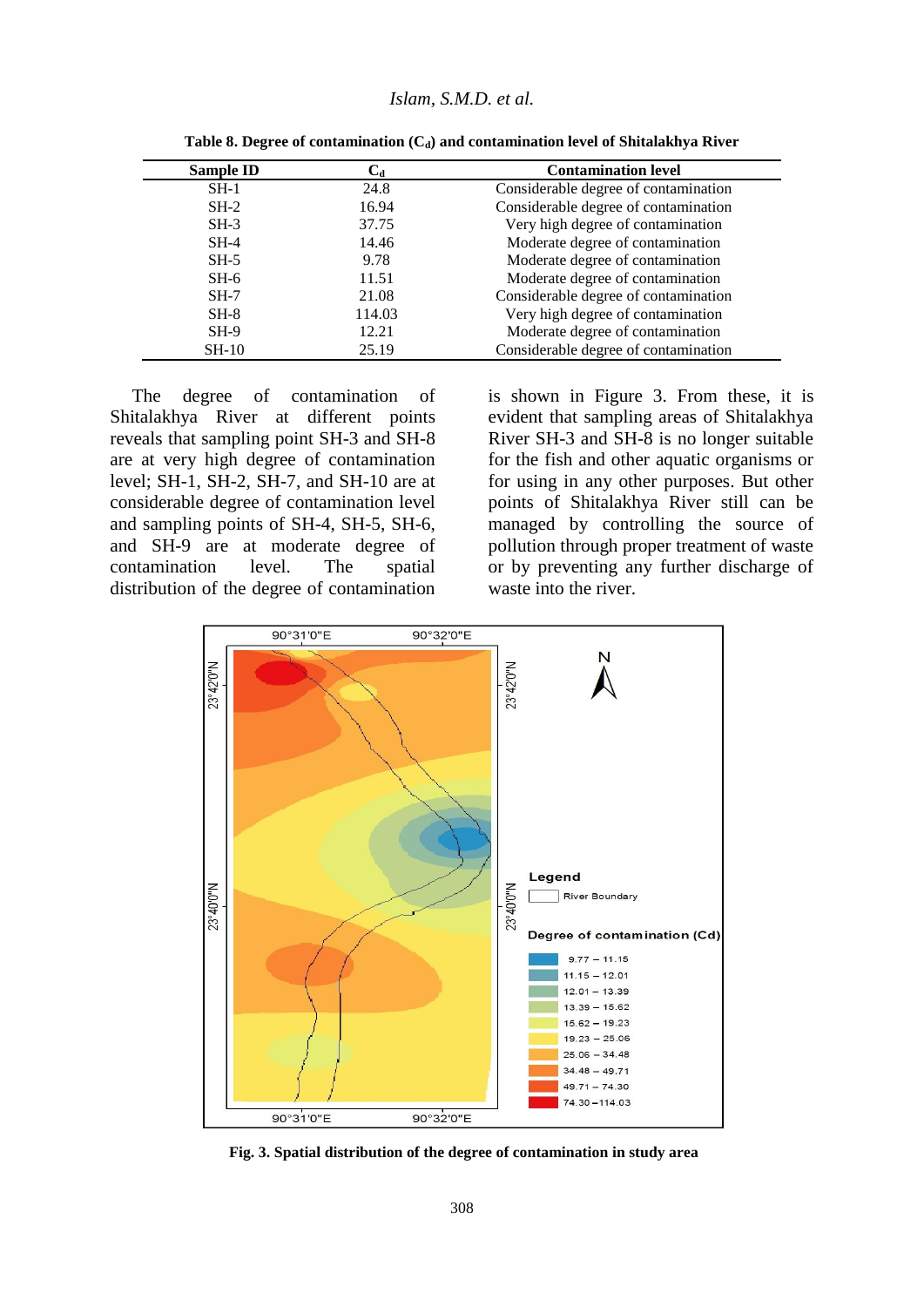*Pollution, 2(3): 299-312 , Summer 2016*



**Fig. 4. Spatial distribution of the pollution load index (PLI) in study area**

# **Pollution Load Index (PLI) of Shitalakhya River**

PLI provides an understanding about the quantity of polluting component in the environment. This empirical index provides a simple, comparative means for assessing the level of heavy metal pollution. For the entire sampling site, PLI has been determined as the  $n<sup>th</sup>$  root of the product of the n  $C_f$  (Usero *et al.*, 2000), using the following;

$$
PLI = (C_{f1} \times C_{f2} \times C_{f3} \times ... C_{fn})^{1/n}
$$
 (4)

The PLI value of  $>1$  is polluted, whereas <1 indicates no pollution (Harikumar *et al.,* 2009).

| Sample ID | <b>PLI</b> | <b>Pollution status</b> |
|-----------|------------|-------------------------|
| $SH-1$    | 1.22       | Polluted                |
| $SH-2$    | 1.04       | Polluted                |
| $SH-3$    | 1.50       | Polluted                |
| $SH-4$    | 0.90       | Unpolluted              |
| $SH-5$    | 0.80       | Unpolluted              |
| $SH-6$    | 0.99       | Unpolluted              |
| $SH-7$    | 1.09       | Polluted                |
| $SH-8$    | 1.32       | Polluted                |
| $SH-9$    | 1.03       | Polluted                |
| $SH-10$   | 1.20       | Polluted                |

**Table 9. Pollution load index (PLI of Shitalakhya River bed sediments**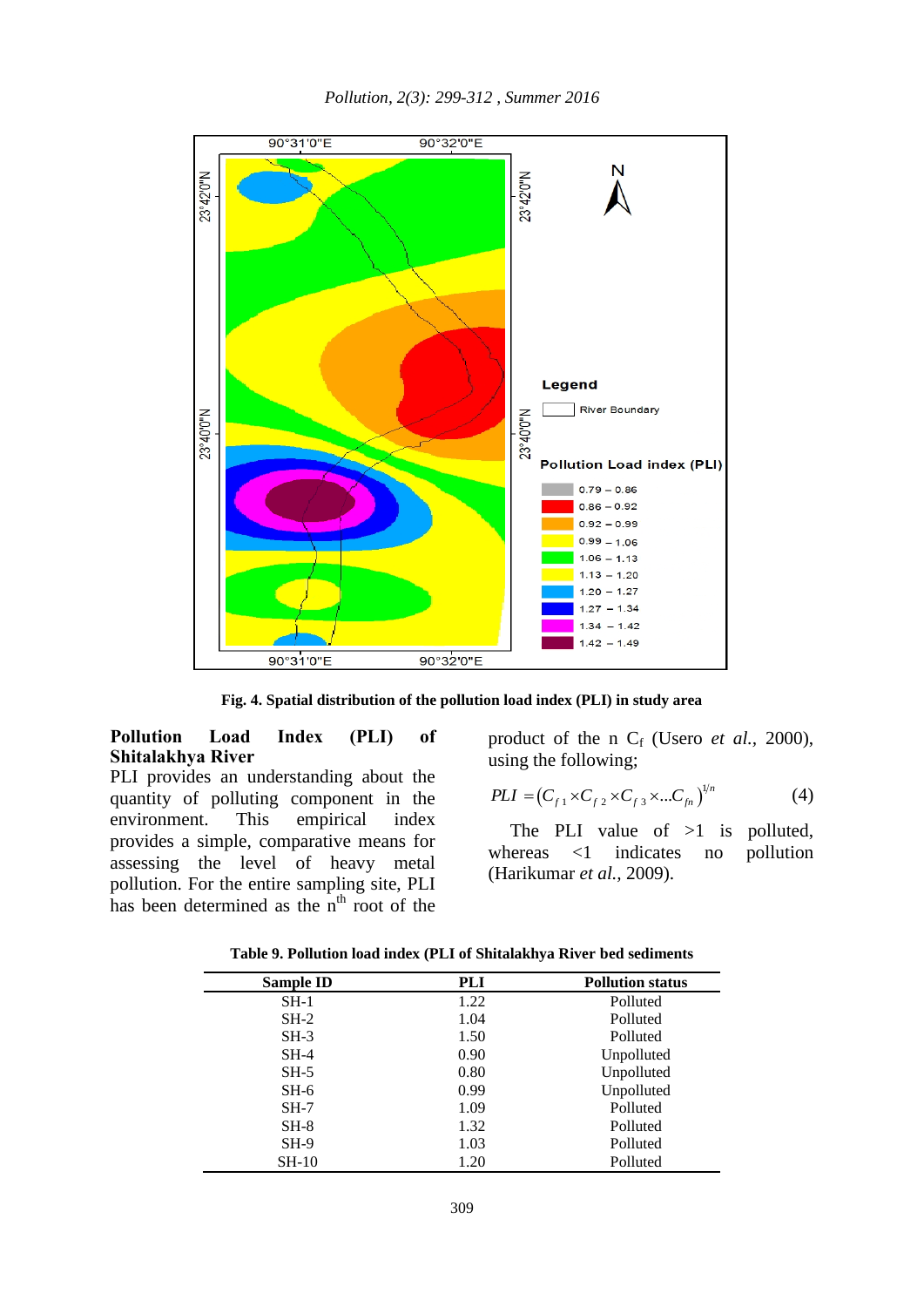The Pollution Load Index (PLI) of Shitalakhya River at different sampling points is presented in Table 9. It shows that all the sampling points, except SH-4, SH-5, and SH-6, are polluted and deteriorating progressively through different toxic heavy metals. The spatial distribution of the pollution load is presented in Figure 4 which indicates that the middle part of the study area is less polluted than northern and southern parts of the study area.

## **CONCLUSION**

The elemental concentrations of the sediment samples were analyzed to assess the heavy metal loads in the Shitalakhya River of Bangladesh. The results revealed that sediments are considerably contaminated by Al, Fe, As, Cu, Co, Cr, and Zn, as the concentrations exceed the Toxicity Reference Value (TRV) proposed by the United States Environmental Protection Agency (USEPA). Ca, Mg, Cu, and Zn are found in significant amounts and the correlation between different metals indicates that these variables may be derived from the common origin, especially from industrial effluents and municipal waste. Geo-accumulation index, contamination factor, degree of contamination, and pollution load index were applied for the assessment of heavy metal contamination of Shitalakhya River sediments and found that most of the samples are moderately to strongly pollute. So, it is high time to protect this river from further pollution.

### **ACKNOWLEDGEMENT**

This research was partially funded by the NST Fellowship, 2014. First author is grateful to Ministry of Science and Technology, Government of the People's Republic of Bangladesh for this grant. The authors are also grateful to BCSIR for instrumental support and the reviewers for their valuable suggestions to improve the work before submission.

### **CONFLICT OF INTEREST**

The authors have no conflict of interest.

#### **REFERENCES**

Armitage, P.D., Bowes, M.J. and Vincent, H.M. (2007). Long-term changes in macroinvertebrate communities of a heavy metal polluted stream: the River Nent (Cumbria, UK) after 28 years. River Res. Appl., 23, 997-1015.

Banu, Z., Alam, M.S., Chowdhury, Hossain, M.D. and Nakagami, K. (2013). Contamination and ecological risk assessment of heavy metal in the sediment of Turag River, Bangladesh: An index analysis approach. J. Water Res. and Protec., 5, 239-248.

Bhuiyan, M.A.H., Samuel B., Dampare, Islam, M.A. and Suzuki, S. (2015). Source apportionment and pollution evaluation of heavy metals in water and sediments of Buriganga River, Bangladesh, using multivariate analysis and pollution evaluation indices. Environ. Monit. Assess., 187, 4075.

Cataldo, D., Colombo, J.C., Boltovskoy, D., Bilos, C. and Landoni, P. (2001). Environmental toxicity assessment in the Parana River delta (Argentina): simultaneous evaluation of selected pollutants and mortality rates of Corbicula Fluminea (Bivalvia) early juveniles. Environ. Poll., 112 (3), 379-389.

Chowdhury, M.H.I. (2006). Urban diversity and changes under globalization: A management perspective on beneficial urban development with a special reference to Dhaka megacity. Paper submitted to T.U., Berlin, Germany.

DoE (1997). Water quality data of Rivers Buriganga, Meghna, Balu, Shitalakhya, Jamuna (1991-2000). Department of Environment, Dhaka, Bangladesh.

Gurrieri, J.T. (1985). Distribution of metals in water and sediment and effects on aquatic biota in the upper Stillwater River basin, Montana. J. Geochem. Explo., 64, 83–100.

Hakanson, L. (1980). Ecological risk index for aquatic pollution control, a sedimentological approach. Water Res., 14(8), 975-1001.

Harikumar, P.S., Nasir, U.P. and Rahman, M.P.M. (2009). Distribution of heavy metals in the core sediments of a tropical wetland system. Int. J. Environ. Sci. Tech., 6 (2), 225-232.

Hassan, M., Rahman, M.A.T.M.T., Saha, B. and Kamal, A.K.I. (2015). Status of heavy metals in water and sediment of the Meghna River, Bangladesh. American J. Environ. Sci., 11 (6), 427- 439.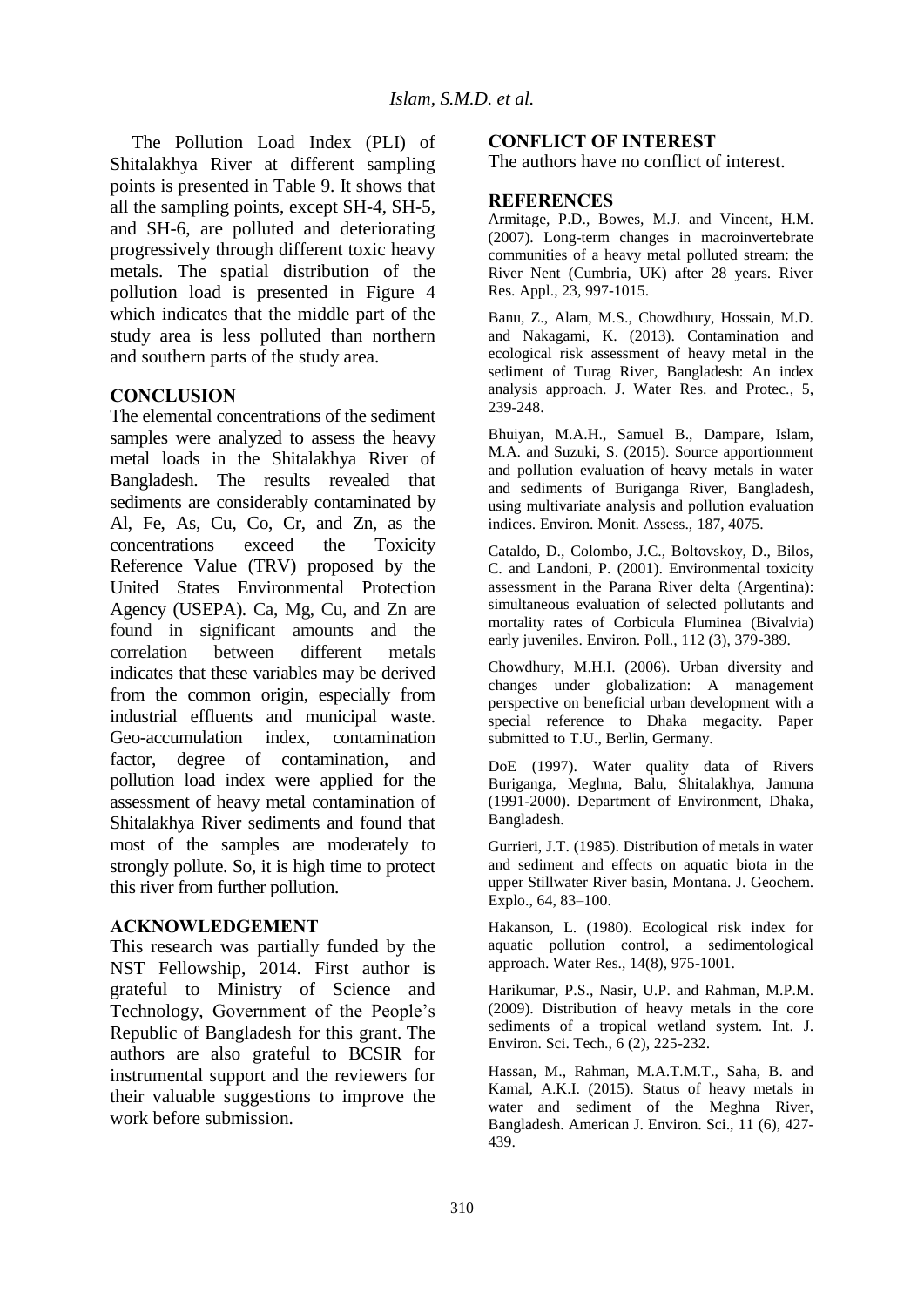Hobbelen, P.H.F., Koolhaas, J.E. and van Gestel, C.A.M. (2004). Risk assessment of heavy metal pollution for detritivores in floodplain soils in the Biesbosch, The Netherlands, taking bioavailability into account. Environ Poll., 129(3), 409-419.

Islam, M.S., Han, S. and Masunaga, S. (2014). Assessment of trace metal contamination in water and sediment of some rivers in Bangladesh. J. Water Environ. Technol., 12, 109-121.

Islam, M.S. (2014). Metropoliton Government: An option for sustainable development of Dhaka Mega city. Environ. and Urbanization ASIA, 5(1) 35-48.

Islam, M.S., Ahmed, M.K., Raknuzzaman, M. Habibullah-Al-Mamun and Islam, M.K. (2015). Heavy metal pollution in surface water and sediment: A preliminary assessment of an urban river in a developing country. Ecol Indic, 48, 282-291.

Islam, S.M.D. and Azam, G. (2015). Seasonal variation of physicochemical and toxic properties in three major rivers; Shitalakhya, Buriganga and Turag around Dhaka city, Bangladesh. J. Bio. Environ. Sci., 7(3), 120-131.

Islam, S.M.D. and Huda, E. (2016).Water pollution by industrial effluent and phytoplankton diversity of Shitalakhya River, Bangladesh. J. Sci. Res., 8 (2), 191-198.

Jongea M.D., Vijverb B.V., Blusta R. and Bervoetsa L. (2009). Responses of aquatic organisms tometal pollution in a lowland river in Flanders: A comparison of diatoms and macro invertebrates. Sci. of the Tot. Environ., 407, 615-629.

Karim, A. (2004). Implications on ecosystems in Bangladesh' in M.Q. Mirza (ed.), The Ganges Water Diversion: Environmental Effects and Implications, Kluwer Academic Publishers, Dordrecht, pp. 125-161.

Khan, M.K.A. (2008). Environmental pollution around Dhaka EPZ and its impact on soil, water and ecology. An unpublished M. Sc. thesis, Department of Geology, University of Dhaka.

Koukal, B., Dominik, J., Vignati, D., Arpagaus, P., Santiago, S., Ouddane, B. and Benaabidate, L. (2004). Assessment of water quality and toxicity of polluted rivers Fez and Sebou in the region of Fez (Morocco). Environ. Poll., 131(1), 163-172.

Majumder, R.K., Faisal B.M.R., Zaman M.N., Uddin M.J. and Sultana N. (2015). Assessment of heavy metals pollution in bottom sediment of the Buriganga River, Dhaka, Bangladesh by multivariate statistical analysis. Int Res J Environ Sci., 4(5), 80-84.

Manoj, K., Kumar, B. and Padhy, P.K. (2012).

Characterization of metals in water and sediments of Subarnarekha river along the projects' sites in Lower Basin, India. Universal J. Environ. Res. Technol., 2, 402-410.

Martin, J.M., and Meybeck, M. (1979). Elemental mass balance of materials carried by major world rivers. Marine Chem., 7(3), 173-206.

Mohiuddin, M.K., Ogawa, Y., Zakir, M.H, Otomo, K. and Shikazono, N. (2010). Heavy metals contamination in water and sediments of an urban river in a developing country. Int. J. Environ. Sci. Tech., 8(4), 723-736.

Morin, S., Vivas-Nogues, M., Duong, T.T., Boudou, A., Coste, M. and Delmas, F. (2007). Dynamics of benthic diatom colonization in acadmium/zinc-polluted river (RiouMort, France). Funda. Appl. Limnology, 168 (2), 179–187.

Muller, G. (1979). Index of Geoaccumulation in Sediments of the Rhine River. J. Geology, 2(3), 108-118.

Ogbeibu, A.E., Omoigberale, M.O., Ezenwa, M.I., Eziza, J.O. and Igwe, J.O. (2014). Using pollution load index and geoaccumulation index for the assessment of heavy metal pollution and sediment quality of the Benin River, Nigeria. Nat. Environ., 2: 1-9. DOI: 10.12966/ne.05.01.2014.

Okafor, E.C. and Opuene, K., (2007). Preliminary assessment of trace metals and polycyclic aromatic hydrocarbons in the sediments. Int. J. Environ. Sci. Tech., 4(2), 233-240.

Peng, K., Luo, C., Luo, L., Li, X. and Shena, Z. (2008). Bioaccumulation of heavy metals by the aquatic plants. Potamogeton pectinatus L. and Potamogeton malaianus Miq. and their potential use for contamination indicators and inwastewater treatment. Sci. of the Tot. Environ., 392, 22-29.

Pekey, H. (2006) Heavy metal pollution assessment in sediments of the Izmit Bay, Turkey. Environ. Monit. Assess., 123, 219–-231.

Puyate, Y. T., Rim-Rukeh A. and Awatefe, J. K. (2007). Metal pollution assessment and particle size distribution of bottom sediment of Orogodo River, Agbor, Delta State, Nigeria. J. Appl. Sci., 3(12), 2056-2061.

Rahman, M.S., Saha, N. and Molla, A.H. (2014). Potential ecological risk assessment of heavy metal contamination in sediment and water body around Dhaka export processing zone, Bangladesh. Environ. Earth Sci., 71, 2293-2308.

Sin, S.N., Chua, H., Lo, W. and Ng, L.M. (2001). Assessment of heavy metal cations in sediments of